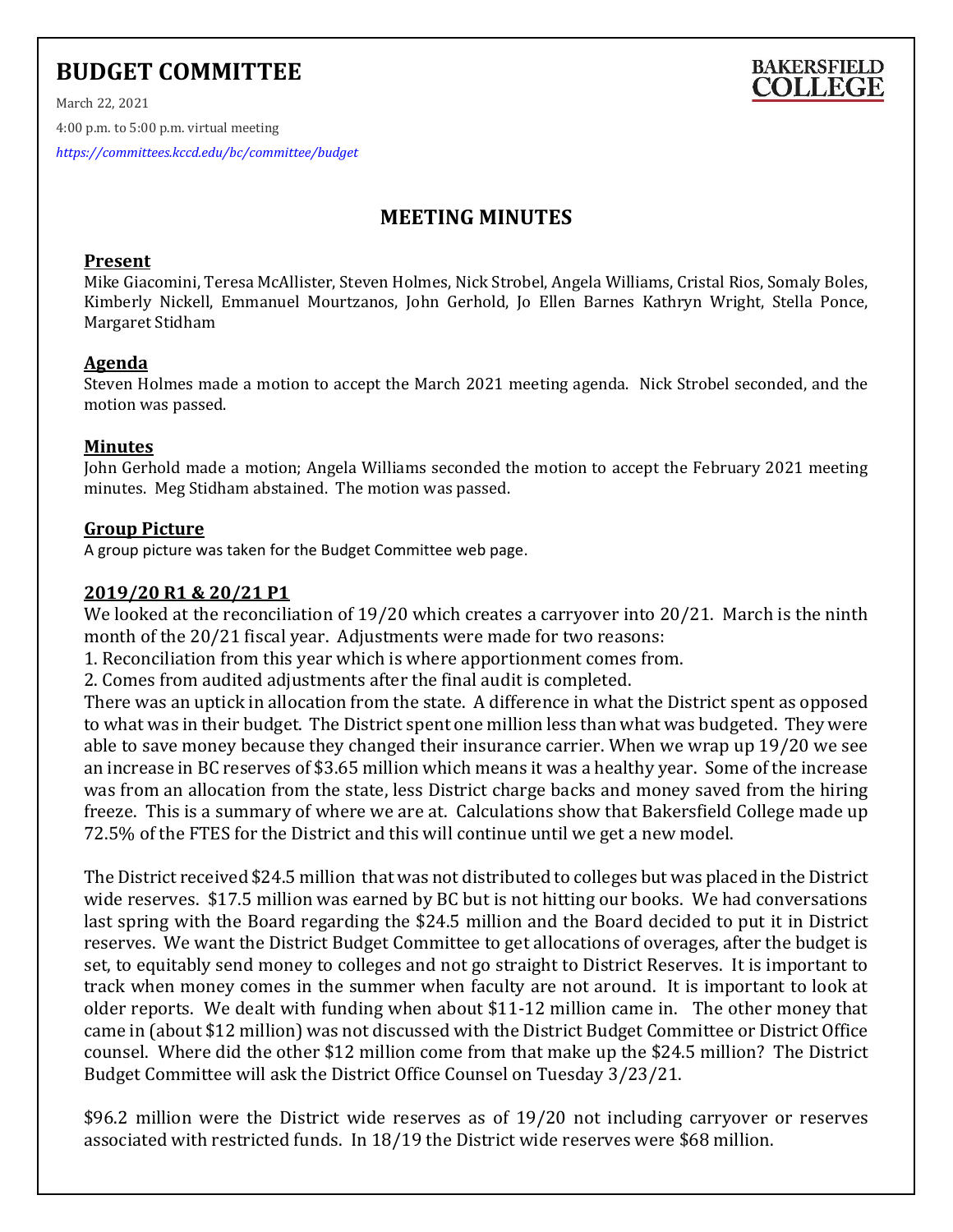One option is that the District Wide Budget Committee make a recommendation of a resolution from Bakersfield College's Budget Committee, Academic Senate and College Council that the District reserves shall not exceed 20%. If it is more than 20% the Chancellor will come up with a redistribution plan to redistribute the money over three years. Currently the reserves are at 34%. This is why we try to be transparent, get the numbers out, so we can have conversations for individuals and for people who participate in committees. This is the right time to have these conversations, so they put together the right plan, with the right line of reasoning, and with support offer options so the Board can consider changing its policy.

A discussion was held regarding a tentative budget allocation. We have a projected 20/21 budget without the expenses. We started with an ending reserve balance, add the base allocation, our percentage of the FTES, adjustments made to base, growth allocated out and other small changes. There is anticipated District wide charge backs that will comes out.

We are looking at an allocation of \$98.2 million for 20/21. For our next budget we are looking at an increase of \$5.1 million. From increases in SCFF. We are growing in our three-year averages and success and equity continue to be strong for the District.

We anticipate that this upcoming year will be a strong year. Then after next year it may get a little rough at the state level. This is a good reason we are comfortable with the reserves. At the same time, we need to get the reserves to the colleges where they belong. The colleges are going to take the impact, not the Board.

FTES Growth Allocations will be explained more from Bob Ngo to the District Wide Budget Committee. Fundamentally, with summer enrollments we can take them now or push them to next year. We decided to push 2,100 FTES into 20/21 instead of 19/20. Looking back at the growth; it was hampered by that decision. More importantly the amounts pushed forward were not divided equitably amongst all the colleges by FTES percentages. Most of the growth was from BC. In the reporting structure to the state it looked like we did not have as much growth because it was reported elsewhere.

There was conversation regarding FTES Decline Stabilization (impact on reserves) which are the District Reserves. A point was made that if a college has more than 5% minimum reserves at the college level, then why are they not using their own college reserves to stabilize themselves before going to the District reserves. We should only go to the District if a college is going to go under the 5% minimum. The District Wide Budget Committee will bring this subject up in the future, but, at this point it is a moot point until we get reserves out of the District reserves and back to the individual colleges.

There was dialogue regarding stabilization and its effectiveness. An example used was Porterville is in decline for stabilization and the adopted budget for upcoming years states that Porterville gets more percentage wise than the other two colleges. It can be hard to see why one college receives a disproportionate amount compared to other colleges. It was noted that Districts have this type of measure in place, in part, because you can't cut things on a dime and still offer services to students. It takes time and stabilization is designed to make time to get make those adjustments in the right places such as natural attrition of positions or time to right size the business.